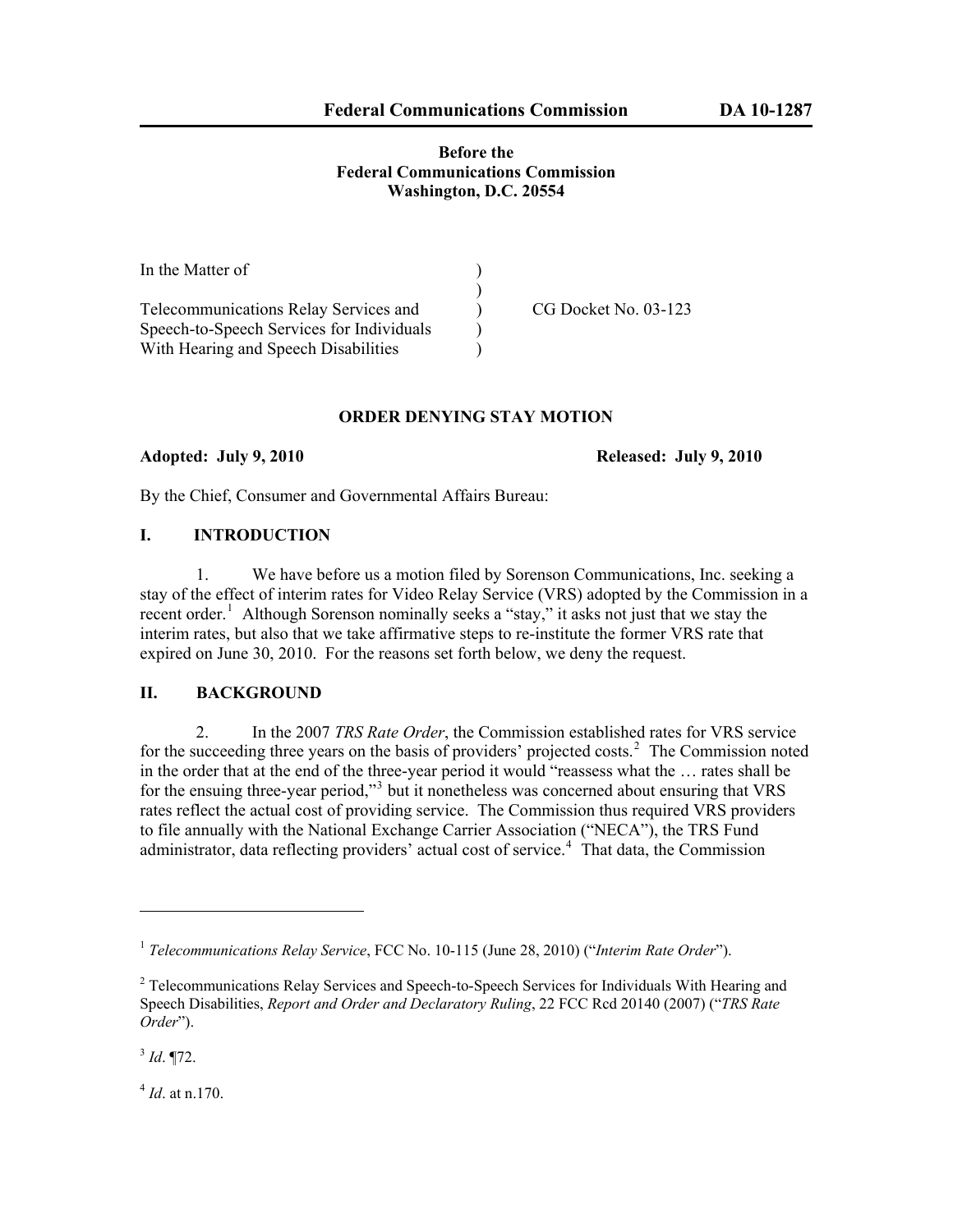determined, "will be helpful in reviewing the reasonableness of rates adopted … and whether they reasonabl[y] correlate with projected costs and prior actual costs."<sup>5</sup>

3. The data submitted to NECA by VRS carriers during the first two years of the three-year rate cycle demonstrated that the rates established in the *TRS Rate Order* significantly exceeded the actual costs of providing service.<sup>[6](#page-1-0)</sup> In 2008, a congressional committee found that "consumers are being significantly overcharged to finance the TRS Fund and TRS providers are being significantly overcompensated."<sup>[7](#page-1-1)</sup> In 2009, the Commission issued a notice of proposed rulemaking seeking comment on whether to adjust rates for the 2009-2010 Fund year (which runs from July 1 to June 30) "rather than continue to base rates on" the *TRS Rate Order*.<sup>[8](#page-1-2)</sup> Ultimately, the Commission did not change the rate for the final year of the three-year rate cycle, and on July 1, 2009, the planned rates for 2009-2010 went into effect as scheduled.

4. On April 30, 2010, two months before the rates established in 2007 expired, NECA submitted to the Commission payment formulas and funding requirement estimates for VRS providers for the upcoming Fund year. The per-minute rates proposed by NECA were substantially lower than the rates established in the *TRS Rate Order*, particularly for providers with the highest volume of minutes.<sup>[9](#page-1-3)</sup> That same day, the Bureau issued a Public Notice seeking comment on the information and recommendations presented by NECA.<sup>[10](#page-1-4)</sup>

5. On June 28, 2010, the Commission issued a Notice of Inquiry seeking public comment on reform of the VRS compensation regime.<sup>[11](#page-1-5)</sup> In the proceeding begun by the NOI, the Commission pledged to take a "fresh look" at VRS compensation and rules. A new look is necessary, the Commission explained, because "[o]ver the past few years, the per-minute compensation rates have significantly exceeded the estimated average per-minute costs of providing VRS."[12](#page-1-6) The Commission also expressed concern about "fraudulent and abusive activities."<sup>[13](#page-1-7)</sup>

 $\overline{a}$ 

<span id="page-1-2"></span><sup>8</sup> 24 FCC Red at 6033 ¶11.

<span id="page-1-3"></span><sup>9</sup> *See* Public Notice, 25 FCC Rcd 4682 (CGB 2010).

<span id="page-1-4"></span><sup>10</sup> *See id*. at 4683.

<span id="page-1-5"></span><sup>11</sup> *See* n.7.

<span id="page-1-6"></span><sup>12</sup> *Id*. ¶30.

<span id="page-1-7"></span><sup>13</sup> *Ibid*.

<sup>5</sup> *Ibid*.

<span id="page-1-0"></span><sup>&</sup>lt;sup>6</sup> Telecommunications Relay Services and Speech-to-Speech Services for Individuals With Hearing and Speech Disabilities, *Public Notice and Notice of Proposed Rulemaking*, 24 FCC Rcd 6029, 6033 ¶11 (2009).

<span id="page-1-1"></span><sup>7</sup> Structure and Practices of the Video Relay Service Program, *Notice of Inquiry*, FCC No. 10-111 (June 28, 2010) (*NOI*), citing House Committee on Energy and Commerce Majority Staff Report (Dec. 9, 2008) at 7.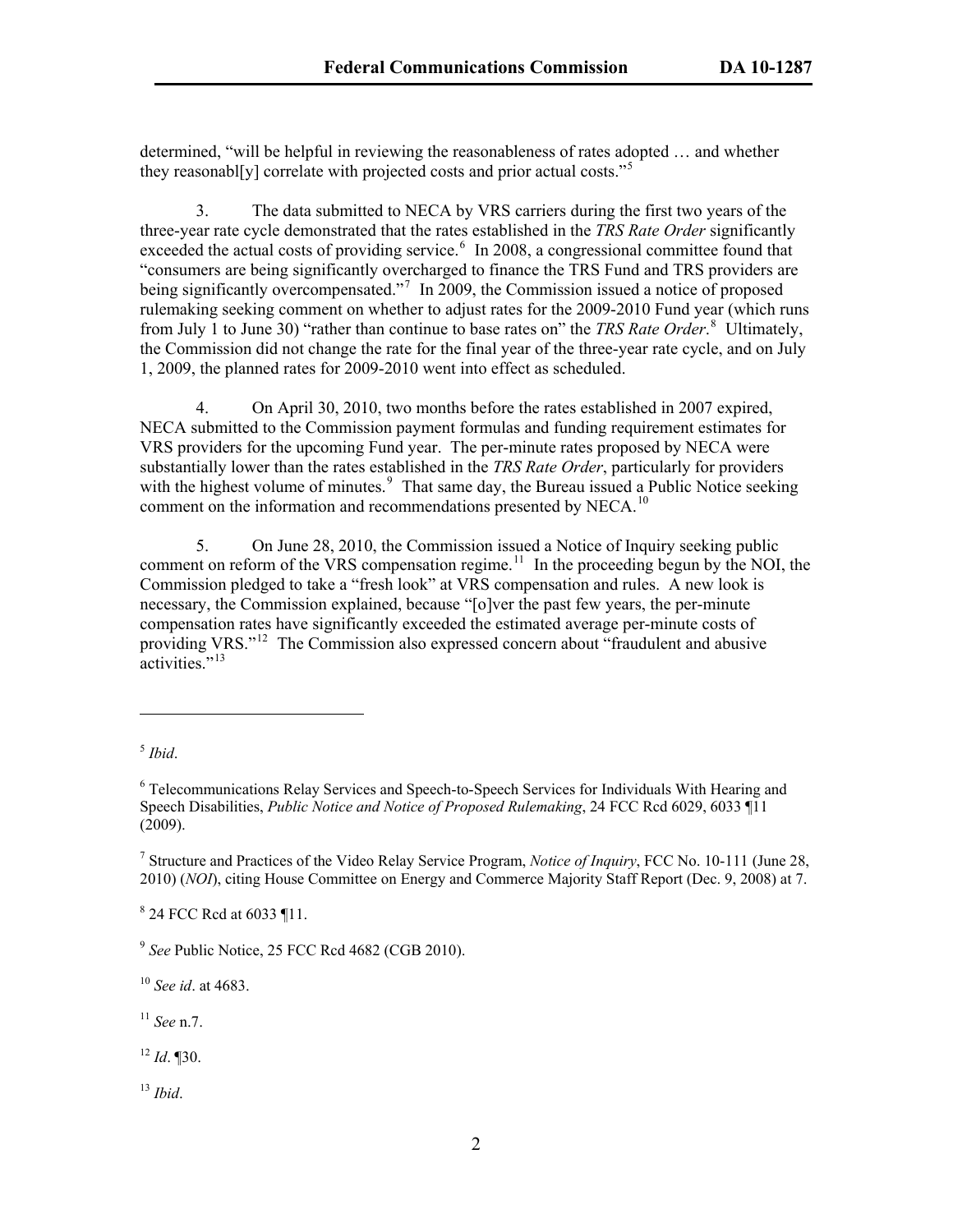6. In the meantime, however, the three-year rates established in 2007 expired on June 30, 2010, and new rates had to be established. On June 28, 2010 the Commission accordingly issued an order setting forth interim rates for the next Fund year, July 1, 2010 through June 30, 2011.<sup>[14](#page-2-0)</sup> In its *Interim Rate Order*, the Commission concluded that over the past several years VRS providers' projections of their costs have "consistently overstate[d]" those costs, and found for that reason that it could "no longer justify basing VRS compensation rates only on projected costs" supplied by the providers.<sup>[15](#page-2-1)</sup> At the same time, however, the Commission was concerned about a "significant and sudden cut to providers' compensation."<sup>16</sup> The Commission thus declined simply to adopt NECA's rate recommendations based on its d ata estimating the actual costs of providing service. The Commission instead averaged the NECAproposed rate and the existing rate for each service tier to establish a "reasonable balance" for one-year rates that are significantly above NECA's recommended cost-based levels.<sup>[17](#page-2-2)</sup>

7. Sorenson now asks for a stay of the new rates and an order re-imposing for the period July 1, 2010 through June 30, 2011, the expired rates established in the 2007 *TRS Rate Order*.

# **III. DISCUSSION**

8. In reviewing stay motions, the Commission applies a four-part test asking whether the movant has shown: (1) a likelihood of success on the merits; (2) an irreparable injury that will result in the absence of relief; (3); that a stay will not harm other parties; and (4) that the public interest favors a stay.<sup>[18](#page-2-3)</sup> We will examine each area in turn.

### **A. Likelihood of Success on the Merits.**

9. Sorenson fails to show a likelihood of success on the merits. It first argues that, as a procedural matter, the Commission has improperly changed course without the required notice from a three-year "price cap" rate methodology and to a different, one-year methodology. That claim is wrong on several fronts. First, the *TRS Rate Order* did not establish a price cap approach. Indeed, in the *TRS Rate Order*, the Commission stated that it was *not* adopting a price cap methodology.<sup>[19](#page-2-4)</sup> As Sorenson notes, the Tenth Circuit referred in passing to the 2007 rates as

<span id="page-2-1"></span><sup>15</sup> *Ibid*.

 $\overline{a}$ 

<span id="page-2-2"></span><sup>16</sup> *Id*. ¶12.

<sup>17</sup> *Id*. ¶¶2, 12.

<span id="page-2-0"></span><sup>14</sup> *Interim Rate Order* ¶10.

<span id="page-2-3"></span><sup>&</sup>lt;sup>18</sup> See In Re Applications of Liberty Productions, A Limited Partnership, 16 FCC Rcd 18966 (2001); citing *Virginia Petroleum Jobbers Association v. FPC*, 259 F.2d 921 (D.C. Cir. 1958); *Washington Metropolitan Area Transit System v. Holiday Tours*, 559 F.2d 841 (D.C. Cir. 1977).

<span id="page-2-4"></span><sup>&</sup>lt;sup>19</sup> *TRS Rate Order*, 22 FCC Rcd at 20162 ¶52 ("We decline to adopt the price cap methodology as proposed. Instead, … we will adopt tiered rates for VRS based on the providers' projected cost and minutes of use, and other data submitted to the Fund administrator by the providers.")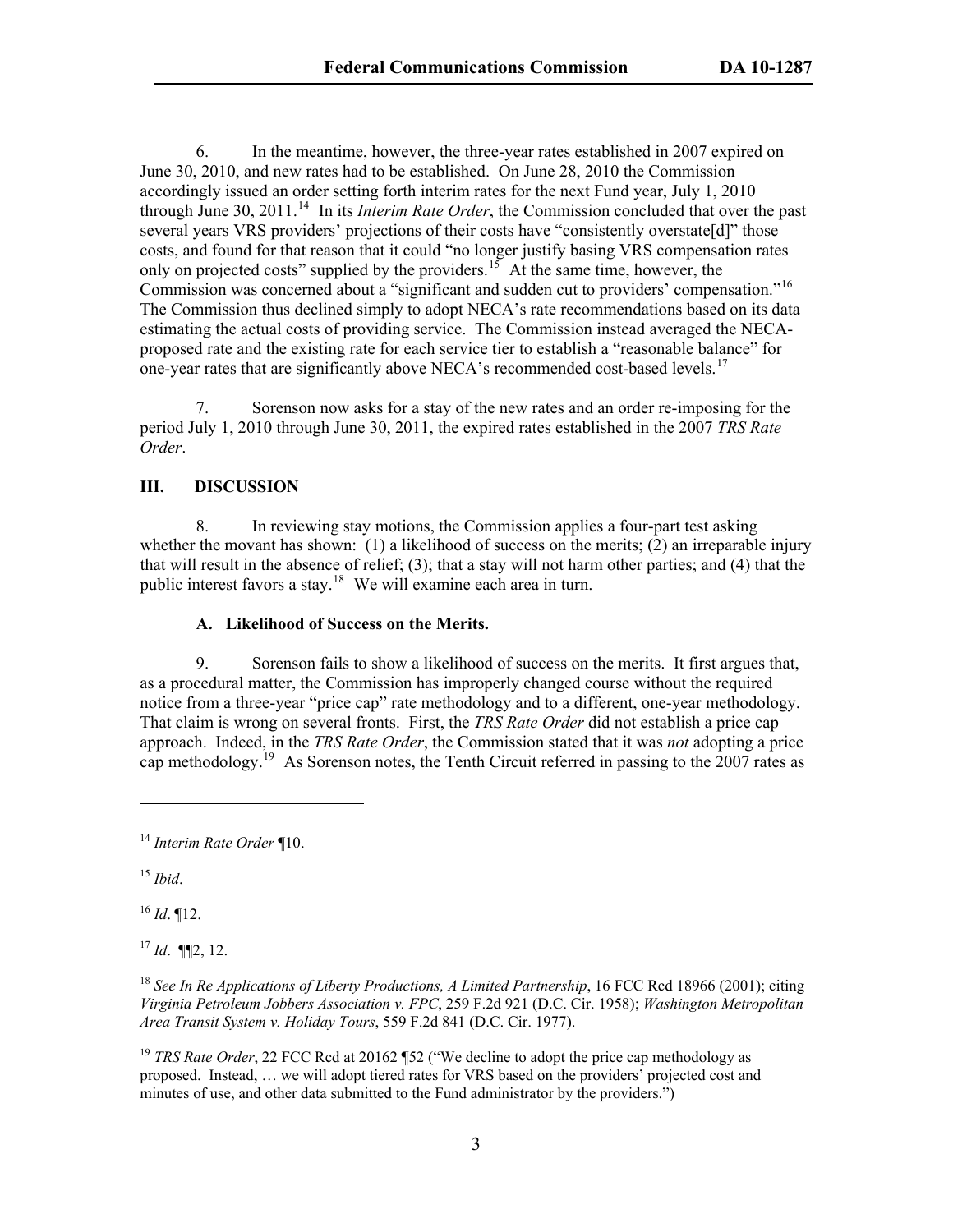a "price cap" formula,<sup>20</sup> but the ratemaking portion of the *TRS Rate Order* was not before the Court in that case,  $^{21}$  and the Court's description does not amount to a holding of the Court.

10. In any event, contrary to Sorenson's claim, nothing in the *TRS Rate Order* can be interpreted as a promise that the Commission would continue to establish three-year rates under a "price cap" formula. Sorenson relies on a statement in the 2007 order that the Commission would "reassess what the tiers and rates shall be for the ensuing three-year period,"<sup>[22](#page-3-0)</sup> but that statement must be read in the full context of the order, which also anticipated adjusting compensation as needed, pursuant to data that "will be helpful in reviewing the reasonableness of rates adopted … and whether they reasonabl<sup>[y]</sup> correlate with projected costs and *prior actual costs*."<sup>[23](#page-3-1)</sup> Moreover, the Commission plainly indicated in 2007 that it adopted a three-year rate cycle not as an aspect of a price cap approach, but to facilitate planning by VRS providers.<sup>[24](#page-3-2)</sup>

11. Subsequent to the *TRS Rate Order*, the Commission made it clear to all VRS providers that the 2007 rates and rate methodologies were likely to change no later than July 2010 and provided multiple opportunities for comment on the matter. For example, in 2009, well before the expiration of the three-year cycle, the Commission issued a notice of proposed rulemaking in which it stated that "[n]otwithstanding the adoption of VRS rates for a three-year period in the [*VRS Rate Order*], in this *NPRM* we seek comment on whether we should recalculate the VRS rates for each tier for the 2009-2010 Fund year" based on NECA cost data.<sup>[25](#page-3-3)</sup> Furthermore, on April 30, 2010, the FCC's Consumer and Governmental Affairs Bureau issued a Public Notice calling for comment on cost-based rates proposed by NECA, $^{26}$  $^{26}$  $^{26}$  in response to which Sorenson filed substantial comments. Sorenson and other interested parties have had a robust, and legally sufficient, procedure on this matter.



- <sup>20</sup> *See Sorenson Communications, Inc. v. FCC, 567 F.3d 1215, 1221* (10<sup>th</sup> Cir. 2009).
- <sup>21</sup> *See* 567 F.3d at 1219 (2007 rates "are not at issue in this appeal")
- <span id="page-3-0"></span><sup>22</sup> *TRS Rate Order* ¶¶68, 72.
- <span id="page-3-1"></span> $^{23}$  *Id.* at n.170 (emphasis added).
- <span id="page-3-2"></span><sup>24</sup> *TRS Rate Order* ¶56.
- <span id="page-3-3"></span>25 24 FCC Rcd 6029, 6033 ¶11 (2009).
- <span id="page-3-4"></span><sup>26</sup> 25 FCC Rcd 4682.
- $27$  47 U.S.C. §§ 225(a)(3), (b)(1).
- <sup>28</sup> Declaration of Scott K. Sorenson  $\P$ [4, 12.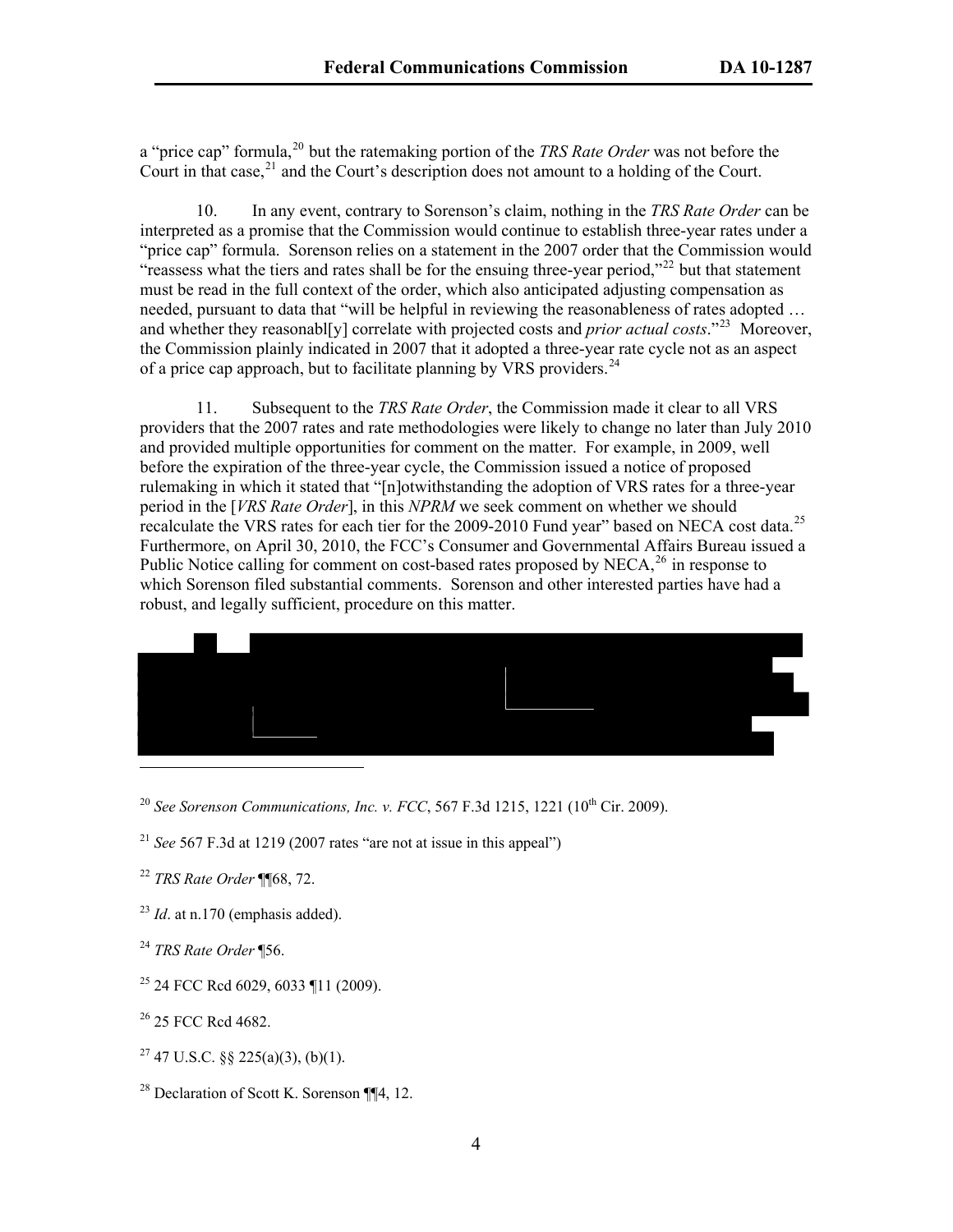13. Sorenson also claims that the tiered pricing structure used for the VRS program unfairly discriminates against it because many of its calls will be reimbursed at a lower rate than other VRS providers' calls. That claim fails for several reasons. First, the tiered structure treats all VRS providers equally. The Commission expressly established what it termed "cascading" tiers, under which all providers are "compensated at the same rate for the minutes falling within a specific tier."<sup>[30](#page-4-0)</sup> Thus, Sorenson – like every other provider – will receive the Tier I rate for all of its minutes falling within Tier I (the first 50,000 minutes each month), the Tier II rate for the next batch of minutes (from 50,000 to 500,000), and the Tier III rate for additional minutes. Sorenson may receive a lower average rate than other providers, but that is only because Sorenson provides many more minutes of VRS service than any other VRS provider, and it accordingly has more traffic in the tier with the lowest federal rate. That difference in average rates is inherent in the tier structure, which was established (and not challenged) in 2007 to reflect economies of scale.<sup>[31](#page-4-1)</sup>

14. Second, the tier structure makes sense because the Commission found in 2007 that larger providers have lower average costs than smaller ones and thus should be compensated at lower rates.<sup>[32](#page-4-2)</sup> While Sorenson has raised theoretical questions about whether costs fall with volume in the VRS industry, the NECA data show that Tier III providers in fact operate at a lower cost than smaller providers. NECA determined that it costs Tier I providers \$5.78 per minute to provide VRS, but costs Tier III providers only \$3.90 per minute.<sup>[33](#page-4-3)</sup> As a Tier III provider, Sorenson thus is not situated similarly to smaller providers and should not be compensated the same. Indeed, insofar as Sorenson, with its higher volume and lower average costs, is compensated at the Tier I and II rates for calls falling within those tiers, it is being overcompensated relative to smaller providers for those minutes. Moreover, the interim rates adopted for Tiers I and II exceed the NECA-proposed rates by less than 10 percent, whereas the interim rate for Tier III is 30 percent higher than NECA's proposal for that tier. This effectively means that the interim rates give Sorenson more of a margin over its costs than any other provider, since NECA's proposed rates are based on actual cost data.

15. Sorenson is incorrect that the Commission was required to eliminate the tier structure in the *Interim Rate Order*. That issue, along with many others, is being considered in

<span id="page-4-2"></span><sup>32</sup> *Ibid.*

 $\overline{a}$ 

 $^{29}$  47 C.F.R. § 64.604(b)(2)(iii)

<span id="page-4-0"></span><sup>30</sup> *TRS Rate Order* ¶54.

<span id="page-4-1"></span><sup>31</sup> *TRS Rate Order* ¶¶52-54.

<span id="page-4-3"></span><sup>&</sup>lt;sup>33</sup> Sorenson thus is wrong that "the only reliable evidence in the record" on economies of scale was provided by its economics "expert," who opined that there were no such economies. Motion at 10.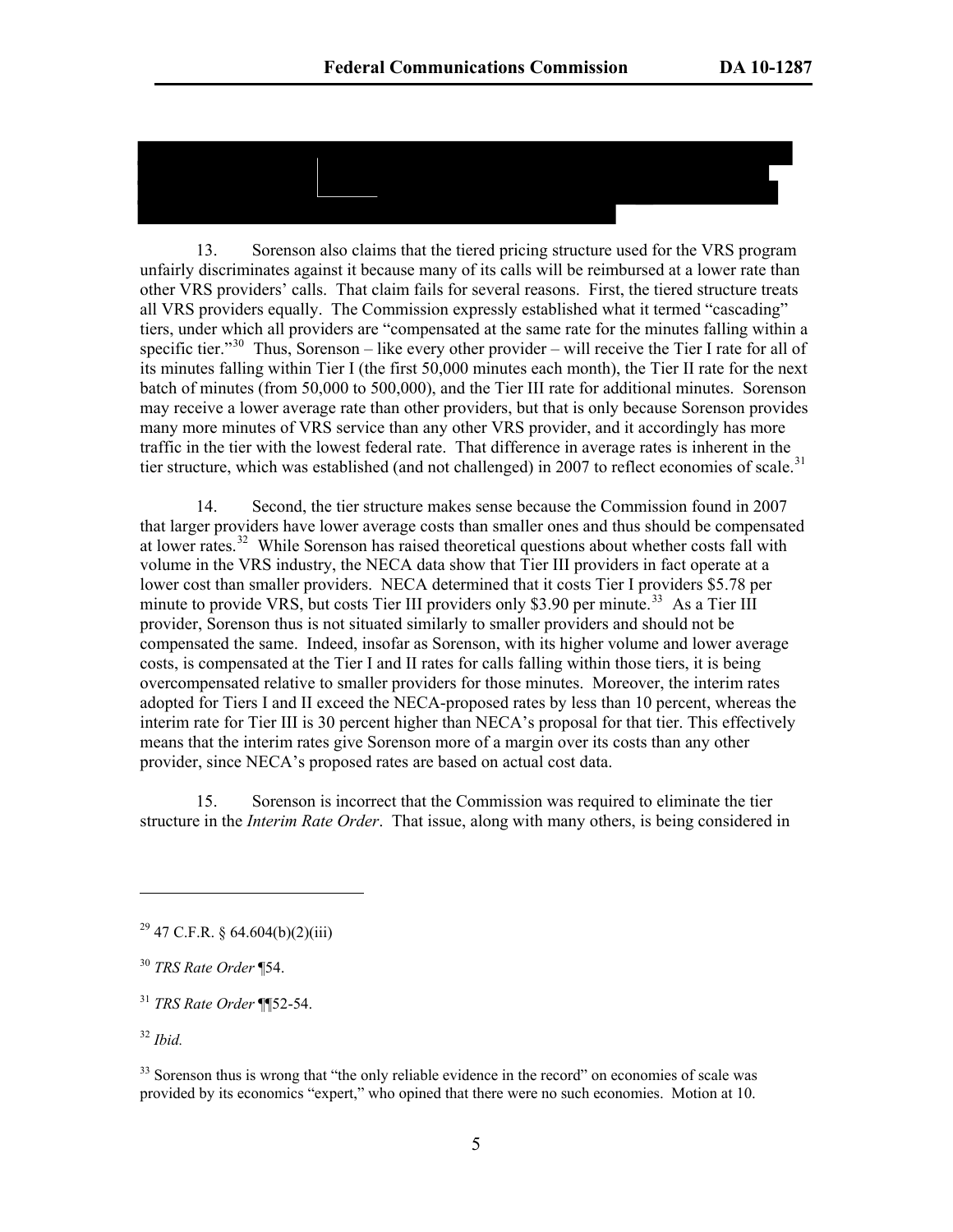the overarching VRS proceeding initiated by the *NOI*. 34 In addition, the tiered structure has not been challenged by any provider other than Sorenson.

16. Finally, Sorenson claims that the *Interim Rate Order* unreasonably "fails to take many of the costs of VRS into account," such as "the costs of developing and providing videophones, providing technical assistance, and taxes and interest payments." Most of the costs Sorenson complains of have never been directly recoverable under any of our rate orders, including the *TRS Rate Order*, [35](#page-5-0) and there is particularly no basis to claim that they must be accounted for in an interim rate that will be in effect for one year. Moreover, Sorenson does not show that telecommunications ratepayers, who fund VRS service, should bear the costs of Sorenson's interest payments, which as explained below result from its voluntarily chosen and heavily debt-laden financial structure.

#### **B. Irreparable Injury.**

17. Sorenson has also failed to demonstrate that it will suffer irreparable injury in the absence of a stay and re-imposition of the expired rate.

| We reject that claim for several reasons.                                                    |
|----------------------------------------------------------------------------------------------|
|                                                                                              |
| 18.<br>First, Sorenson's claim of harm is speculative.                                       |
|                                                                                              |
|                                                                                              |
|                                                                                              |
|                                                                                              |
|                                                                                              |
| Moreover, a user's choice of provider may depend on many factors                             |
| , including quality of the video images provided by the service and                          |
| whether a user's calling equipment is compatible with other providers' service. Users may be |
| especially reluctant to switch providers because Sorenson's customers –                      |
|                                                                                              |

have received their videophone from Sorenson itself, and the Commission has noted significant questions whether Sorenson's equipment can be used to obtain service from other providers.<sup>[37](#page-5-1)</sup>

19. Second, Sorenson has percent market share in the VRS service market.<sup>[38](#page-5-2)</sup> Given that market position, even if the interim rate causes some customers to switch providers (a

<span id="page-5-1"></span><sup>37</sup> *NOI* ¶21.

 $\overline{a}$ 

<sup>34</sup> *See National Ass'n of Broadcasters v. FCC*, 740 F.2d 1190, 1207 (D.C. Cir. 1984) (agencies need not address all regulatory issues "in one fell swoop").

<span id="page-5-0"></span><sup>35</sup> *See TRS Rate Order* at ¶82 & nn.208-209 ("costs attributable to relay hardware and software used by the consumer, including installation, maintenance costs, and testing are not compensable from the Fund") <sup>36</sup> Declaration of Scott K. Sorenson ¶¶4, 12.

<span id="page-5-2"></span><sup>38</sup> Declaration of Scott K. Sorenson ¶4.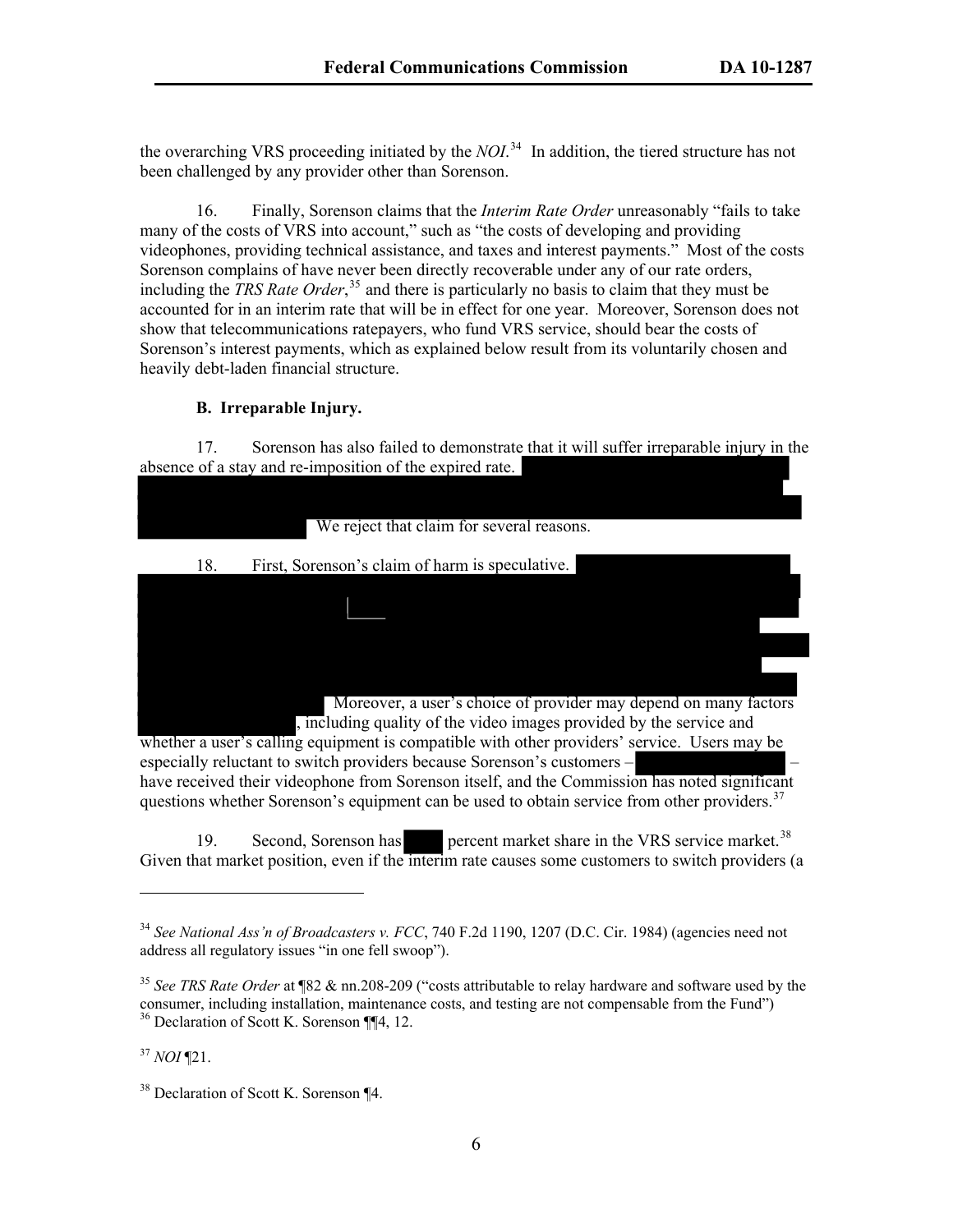proposition that is far from certain for the reasons set forth above), Sorenson will remain by far the leading provider of VRS service. Any customer losses could be made up later in the same manner by which Sorenson has garnered the lion's share of all users to begin with.<sup>39</sup>

20. Third, Sorenson has failed to show that the Tier III rate is under-compensatory. The Commission chose an interim rate of \$5.07 per minute  $-30$  percent higher than the rate recommended by NECA – which was based in part on Sorenson's reported cost data. It would be especially unwarranted to return to the Tier III rate of \$6.24 per minute that applied under the *2007 Rate Order*, which the Commission has recognized "significantly exceeded the estimate average per-minute costs of providing VRS."<sup>[40](#page-6-0)</sup> Indeed, Sorenson itself proposed a rate of \$5.95 per minute (for all traffic, without tiering) that would yield Sorenson substantially less revenue than the prior rate.

21. Finally, we have a serious concern that Sorenson's alleged financial difficulties may be of its own making. Sorenson claims that it will suffer

 below what is needed to meet its financial obligations. However, publicly available financial information reveals that earlier this year it paid a voluntary \$179 million dividend to a private equity fund with an ownership interest in Sorenson.<sup>[42](#page-6-1)</sup> It paid out that money – and acquired substantial new debt – in the face of both the Commission's 2009 NPRM seeking comment on whether VRS rates should be lowered and the knowledge that the 2007 rates would be expiring and likely would be reduced within a few months. Moreover, Sorenson pays interest on the large amount of debt it has taken on – more than \$1 billion and perhaps as much as \$1.5 billion.<sup>[43](#page-6-2)</sup> Some of that debt apparently was taken on in order to fund the recent dividend.<sup>[44](#page-6-3)</sup> Sorenson has not shown that its claimed costs, which include interest and dividend payments, are the result of sound business decisions, or that it would be unable to renegotiate its financial commitments or reduce its costs in ways that do not affect its service. We discern no legal or policy basis for setting rates at a level that is designed to ensure that Sorenson can profitably maintain its particular financial structure.

# **C. Harm to Others and the Public Interest.**

<span id="page-6-0"></span><sup>40</sup> *NOI* ¶30.

 $\overline{a}$ 

<span id="page-6-3"></span><sup>44</sup> *Ibid*.

<sup>39</sup> *Central & Southern Freight Tariff Ass'n v. United States*, 757 F.2d 301, 309 (D.C. Cir.), *cert. denied*, 474 U.S. 1019 (1985) ("revenues and customers lost to competition which can regained through competition are not irreparable").

<sup>41</sup> Declaration of Scott K. Sorenson ¶9.

<span id="page-6-1"></span> $42$  Debtwire, June 15, 2010.

<span id="page-6-2"></span><sup>&</sup>lt;sup>43</sup> *Ibid*. Debtwire refers to two bond issues, one of \$735 million and another of \$810 million.